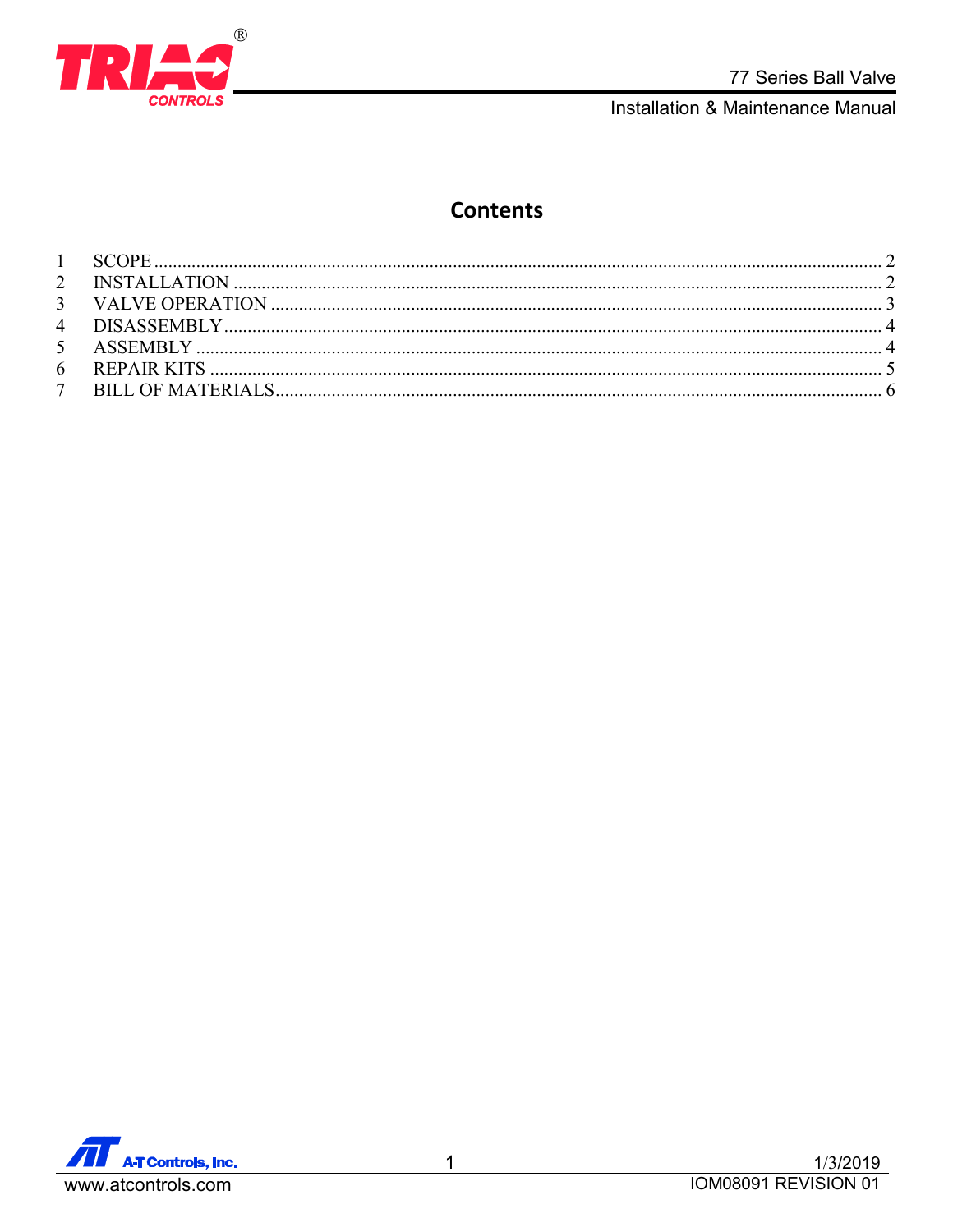

## <span id="page-1-0"></span>**1 SCOPE**

### <span id="page-1-1"></span>1.1 **CAUTION**

- 1.1.1 For your safety, read this manual before installation or servicing.
- 1.1.2 Before installing or servicing, please ensure the line pressure has been relieved and any hazardous fluids have been drained or purged from the system.
- 1.1.3 Ensure that all Lockout and Tagout procedures for the system have been properly implemented.
- 1.2 **USE**
- 1.2.1 A-T Controls 77-Series Ball Valve are available in Hygienic Ferrule Ends (½" & ¾" Type A, 1"-4" Type B) or Extended Tube Butt Weld Ends.
- 1.2.2 Maximum results and optimum valve life can be maintained under normal service conditions and in accordance with pressure/temperature ratings and corrosion data charts.

## **2 INSTALLATION**

- 2.2 A-T Controls 77-Series Ball Valves are bi-directional and can be installed with the flow in either direction. The valve can be mounted in any position so that the handle, gear, or actuator has proper clearance, allows for optimal drainage, can be easily accessed, and the open/close indicator can be viewed. If the gear is equipped with a chain wheel, the valve shall be mounted in a way so that the chain does not come in contact with the valve or pipeline.
- 2.3 Before installation of the valves, the pipe must be flushed clean of dirt, burrs, and welding residues. Failure to do so can cause the seats, sealing surfaces, and internal polish to be damaged.
- 2.4 The pipe must be free from tension and in proper alignment.
- 2.5 Before installation of the valves, check to ensure that all connections are free from defects.
- 2.6 Be sure to consult with supplier of your clamps and gaskets to be used on the hygienic ends for the proper material, pressure rating, and clamp torque for your process. Over torqueing clamps may result in damage to the ferrule end.
- <span id="page-1-2"></span>2.7 Disassembly of the valve is not necessary for tube end valves. However, caution should be taken to ensure that the heat source does not come in contact with the sealing components of the valve in excess of the sealing component temperature limitation.

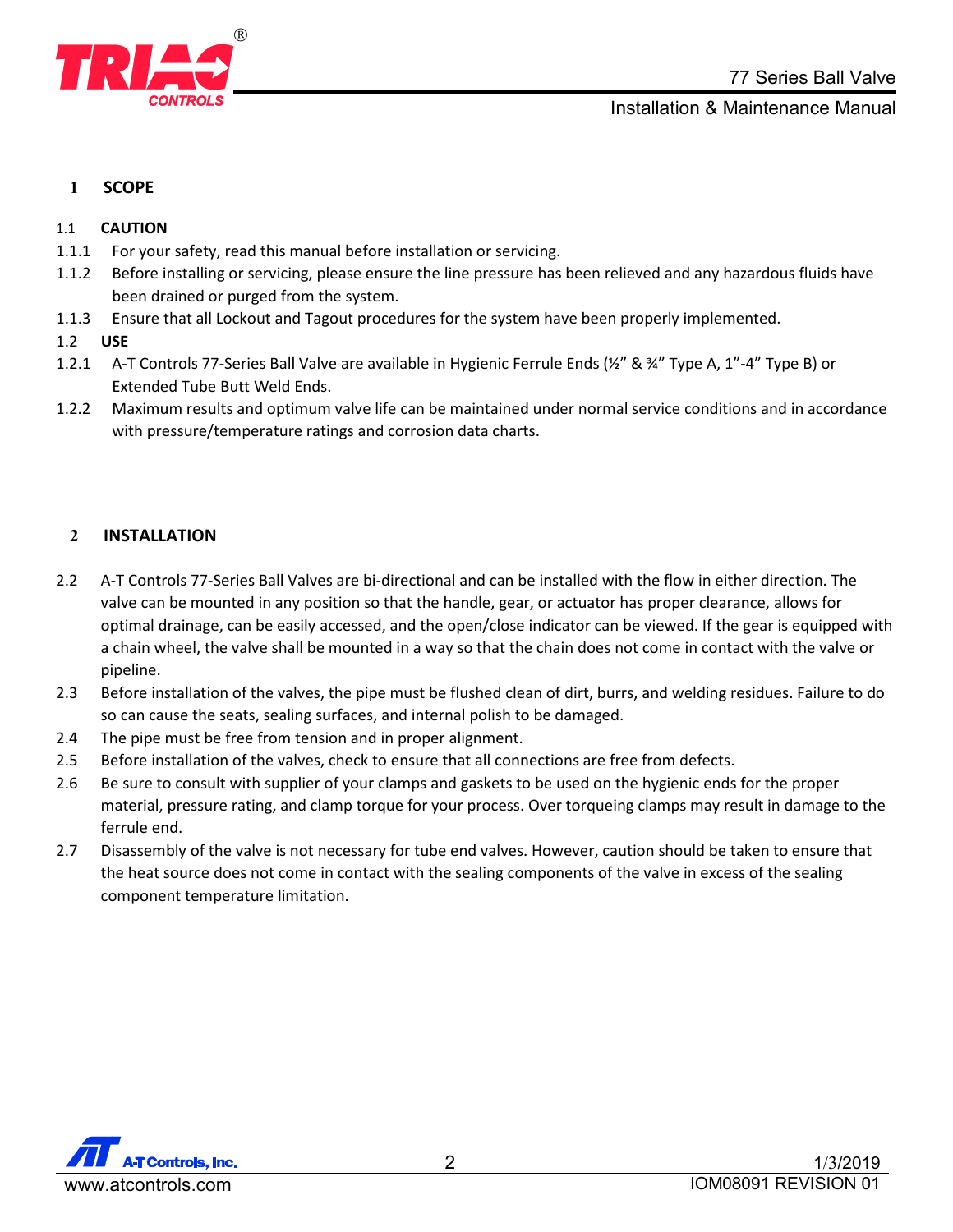

## **3 VALVE OPERATION**

Installation & Maintenance Manual

## 3.1 **MANUAL**

### 3.1.1 **Handle**

To open the valve, turn the handle counter-clockwise until the handle is parallel with the pipeline and the handle has contacted the handle stop.

To close the valve, turn the handle clockwise until the handle is perpendicular with the pipeline and the handle has contact the handle stop.

A handle lock is incorporated into the handle. To use slide the lock into the mounting pad, in the full open or full closed position. Insert an appropriate size lock or hasp into the hole in the handle. If it can be performed safely, try to turn to ensure that the valve has been locked properly.

#### 3.1.2 **Gear**

To OPEN the valve; turn the hand wheel counter-clockwise. The indicator will be pointing to the open position and stop rotating when fully opened. The flow can be adjusted by stopping the indicator anywhere between open and close.

To CLOSE the valve; turn the hand wheel clockwise. The indicator will be pointing to the close position and the hand wheel will stop rotating when fully closed. The flow can be adjusted by stopping the indicator anywhere between open and close.

#### <span id="page-2-0"></span>3.2 **AUTOMATED**

A-T Controls 77-Series Ball Valves can be mounted with quarter turn actuators. Valves with actuators shall be checked for proper valve stem alignment. Angular or linear misalignments may result in high operational torque and unnecessary wear on the valve stem. See the actuator IOM for information on operating the actuator.

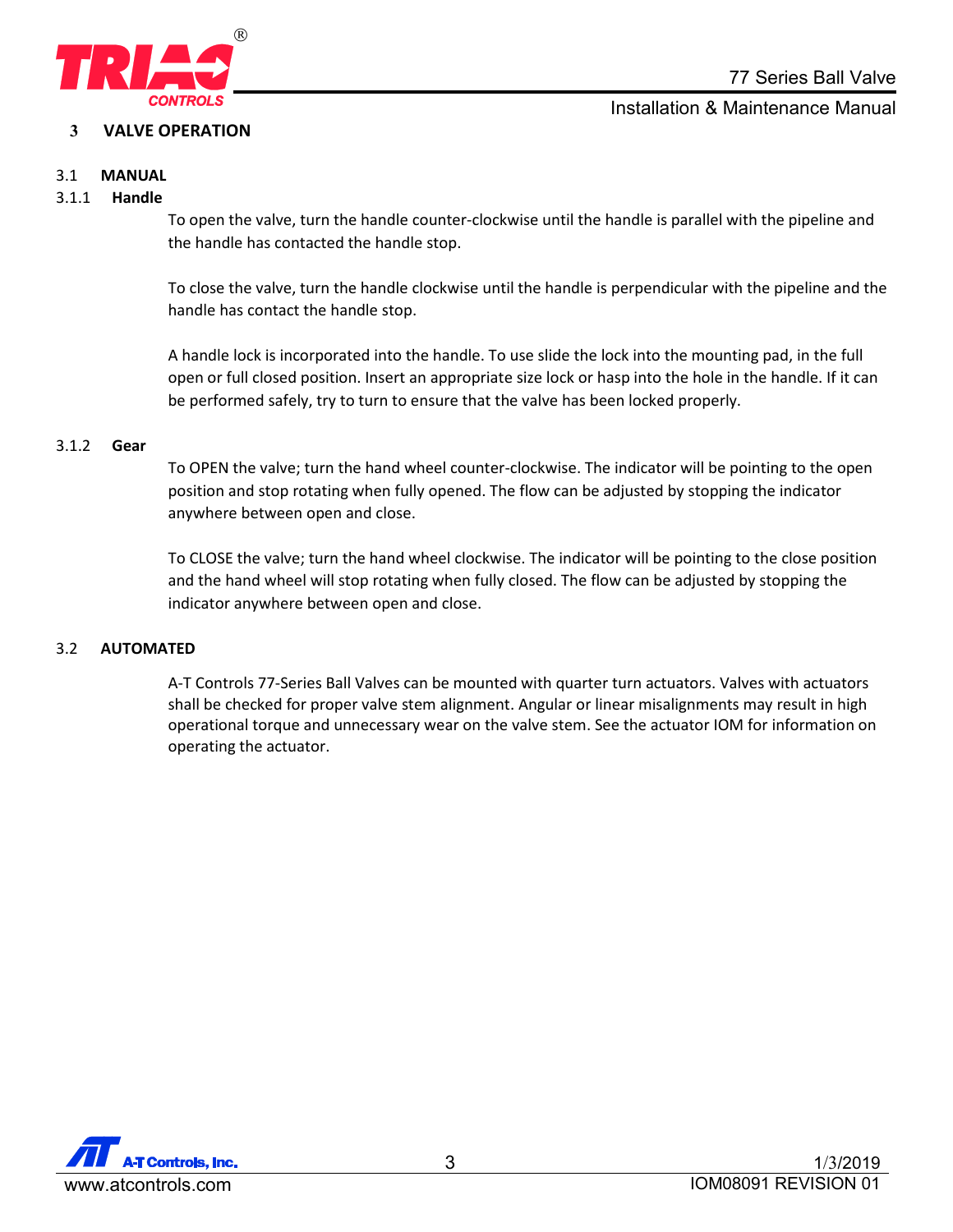

**4 DISASSEMBLY**

## !!!WARNING!!!

## CAUTION, FLUIDS CAN BE TRAPPED IN THE BODY OF THE VALVE, POSSIBILY UNDER HIGH PRESSURE. FOR YOUR SAFETY, IT IS IMPORTANT THAT PRECAUTIONS ARE TAKEN BEFORE REMOVAL OF THE VALVE FROM THE LINE OR ANY DISASSEMBLY.

- 4.1 Remove actuator or gear if equipped.
- 4.2 Care should be taken to not damage the surface finish of the valve components.
- 4.3 Remove the ends (2) from the body by removing the body bolts (18) and body nuts (19).
- 4.4 Remove the seat (4) and body gasket (5) from both sides of the body (1). Once removed, with the valve in the fully closed position, the ball (3) should slide freely out of the body (1).
- 4.5 If equipped, remove the handle nut (13), handle (15), and handle stop assembly (22).
- 4.6 While holding the stem (7) stationary, remove the packing nut (13). Once removed, the locking saddle (12), Belleville washers (11) and packing bushing (10) should be free to remove.
- 4.7 While holding the bottom of the stem (7), push the stem (7) through the inside of the valve body (1).
- 4.8 Remove the packing set (8) and stem seal (6).
- 4.9 Inspect all components for damage and if necessary clean or replace.

## **5 ASSEMBLY**

- 5.1 Care should be taken to not damage the surface finish of the valve components.
- 5.2 Place stem seal (6) on the stem (7) and install it by going through the body (1). Insert V-Style packing set (8) over stem (7) with the V pointing away from the valve (see Bill of Materials for correct orientation).
- 5.3 Install the packing gland (10), the Belleville washers (11), locking saddle (12), and packing nut (13). While holding the stem (7), tighten the packing nut (13) to the torque listed in the Fastener Torque Chart. Tighten further if needed in order to be able to bend the locking saddle (12) over a flat side of the packing nut (13).
- 5.4 Ensure that the stem (7) is in the closed position with the bottom tang parallel with the flow of the valve. Insert a seat (4) and body gasket (5) in one side of the body (1). Carefully slide the ball (3) into body (1) and insert the other seat (4) and body gasket (5).
- 5.5 Assemble ends (2) onto body (1). Insert all body bolts (18) and nuts (19) into valve and tighten to finger tight, making sure that the ends (2) are flat against the body (1). Tighten all bolts (18) (on both sides for valves 2-1/2"-4") from the nut (19) side (if equipped) in a star pattern to 50% of the final torque shown in the Fastener Torque Chart. Using the handle (15) or an adjustable wrench, cycle the valve 3 times. Tighten all of the body bolts (18) to the final torque in a star pattern. Cycle the valve 3 times again. Check each body bolt torque (18) and tighten if needed a final time. It is acceptable for the torque to relax slightly over time due to relaxation of the polymer components, but the valve will still seal properly. If leakage is detected, repeat the steps for tightening the body bolts.
- 5.6 If required, assemble the handle stop assembly (16), handle (15), and handle nut (13).

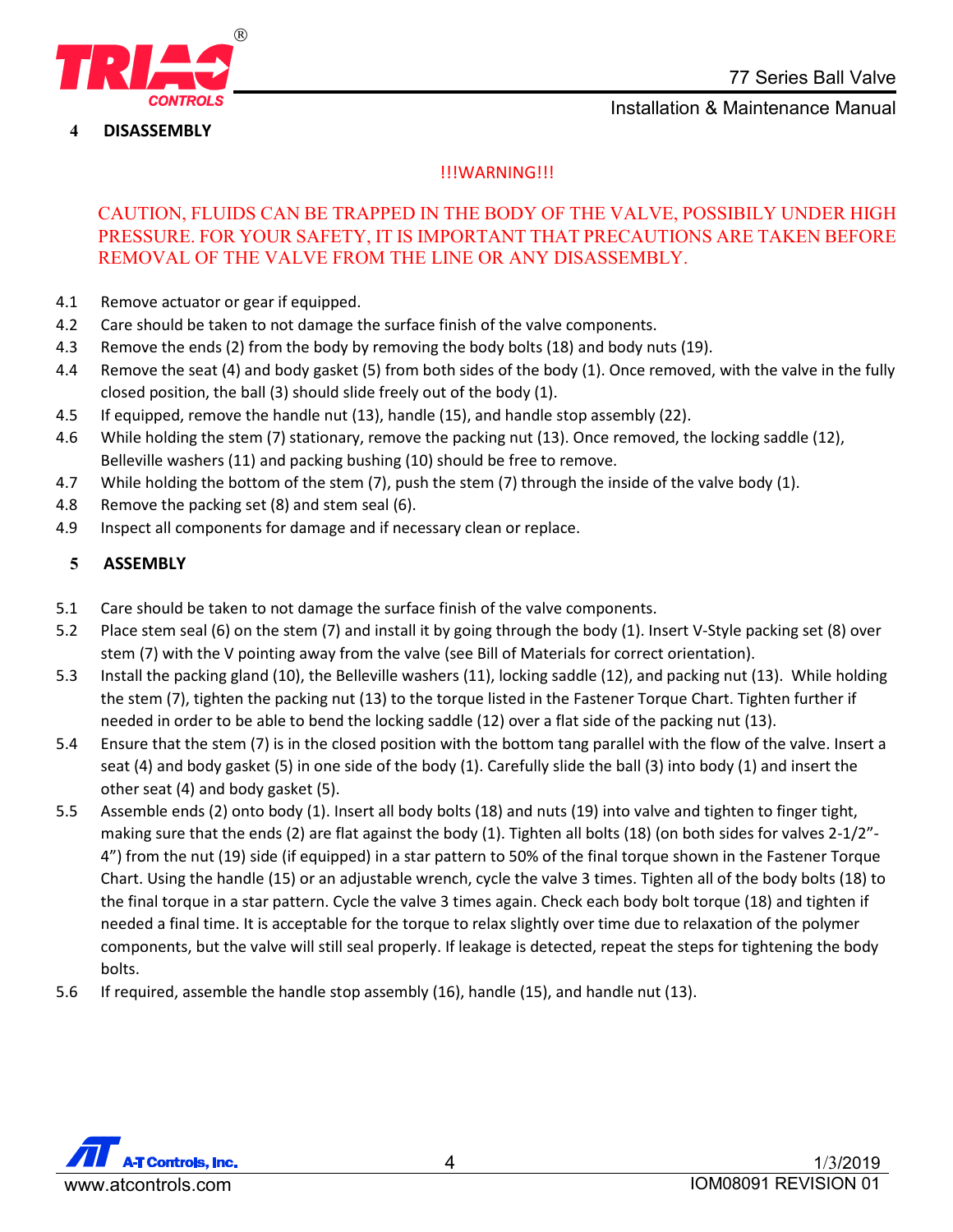

| <b>Valve Size</b> | Torque of Body Bolts (In-lbs.) | <b>Torque of Stem Nut</b> |             |
|-------------------|--------------------------------|---------------------------|-------------|
|                   | 50% of Final Torque            | <b>Final Torque</b>       | $(In-lbs.)$ |
| $1/2$ "           | 56                             | 113                       | 78          |
| 3/4"              | 61                             | 122                       | 78          |
| 1"                | 69                             | 139                       | 122         |
| $1 - 1/2"$        | 156                            | 312                       | 165         |
| 2"                | 217                            | 434                       | 165         |
| $2 - 1/2"$        | 347                            | 694                       | 191         |
| 3"                | 390                            | 781                       | 191         |
| 4"                | 390                            | 781                       | 217         |

## <span id="page-4-0"></span>**6 REPAIR KITS**

<span id="page-4-1"></span>Repair kits are available to replace all soft goods. See Bill of Materials for components that are included in the repair kits.

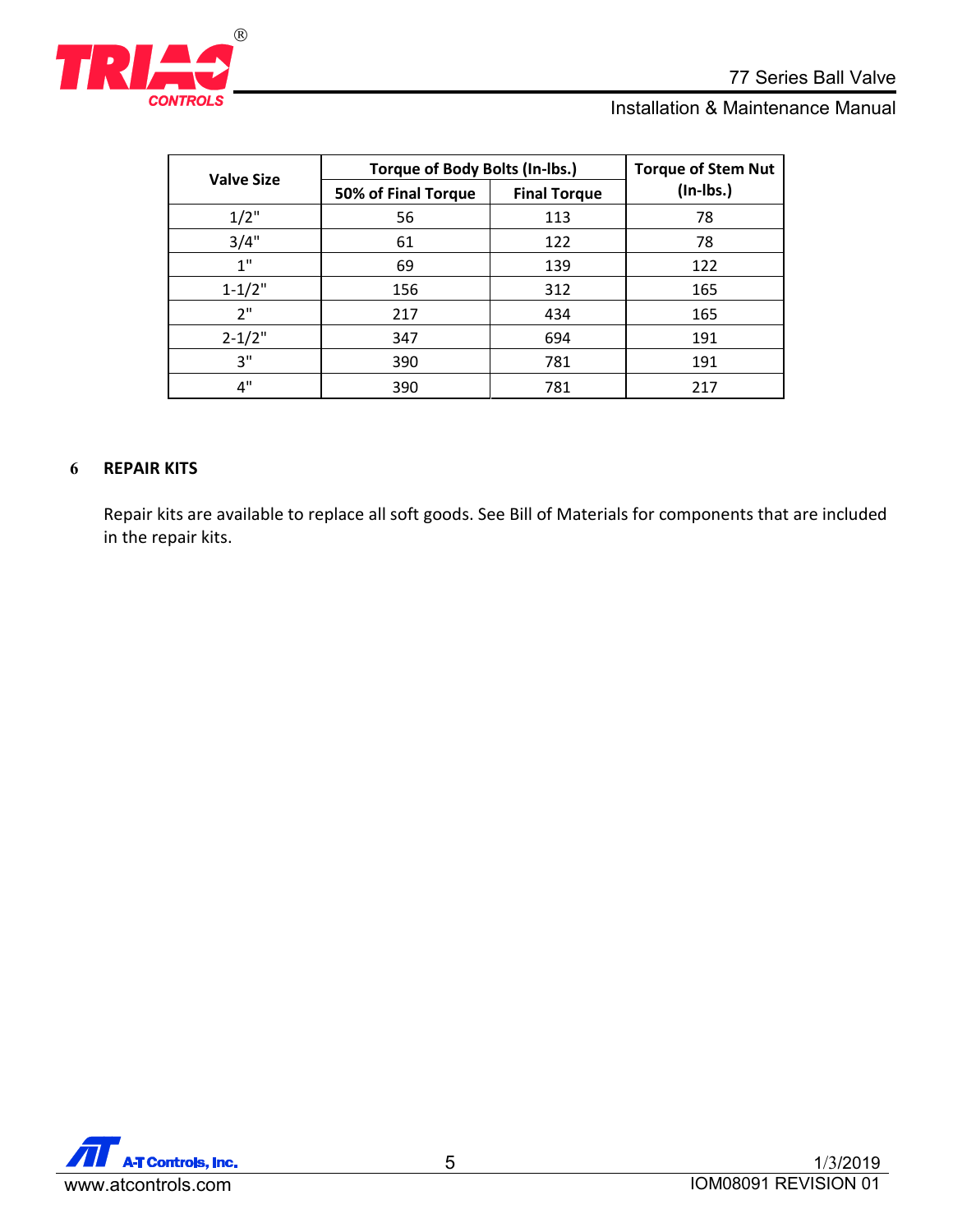

**BILL OF MATERIALS**

# Installation & Maintenance Manual



TUBE O.D. END

| NO.                                                                    | <b>PART NAME</b>          | QTY.           | <b>MATERIAL</b>      | <b>REPAIR KIT</b> |  |  |  |  |
|------------------------------------------------------------------------|---------------------------|----------------|----------------------|-------------------|--|--|--|--|
| 1                                                                      | <b>BODY</b>               | 1              | ASTM A351 GRADE CF3M |                   |  |  |  |  |
| $\overline{2}$                                                         | <b>END CAP</b>            | $\overline{2}$ | ASTM A351 GRADE CF3M |                   |  |  |  |  |
| 3                                                                      | <b>BALL</b>               | $\mathbf{1}$   | ASTM A351 GRADE CF3M |                   |  |  |  |  |
| 4                                                                      | <b>SEAT</b>               | $\overline{2}$ | <b>PTFE</b>          | X                 |  |  |  |  |
| 5                                                                      | <b>JOINT GASKET</b>       | $\overline{2}$ | <b>PTFE</b>          | x                 |  |  |  |  |
| 6                                                                      | <b>STEM SEAL</b>          | 1              | <b>PTFE</b>          | X                 |  |  |  |  |
| $\overline{7}$                                                         | <b>STEM</b>               | $\mathbf{1}$   | ASTM A276 SS 316L    |                   |  |  |  |  |
| 8                                                                      | <b>GLAND PACKING</b>      | $\mathbf{1}$   | <b>PTFE</b>          | X                 |  |  |  |  |
| 9                                                                      | <b>GLAND WASHER</b>       | $\mathbf{1}$   | <b>RTFE</b>          | X                 |  |  |  |  |
| 10                                                                     | <b>GLAND BUSHING</b>      | 1              | AISI 304             |                   |  |  |  |  |
| 11                                                                     | <b>BELLEVILLE WASHER</b>  | $\overline{2}$ | AISI 301             |                   |  |  |  |  |
| 12                                                                     | <b>LOCK SADDLE</b>        | $\mathbf{1}$   | AISI 304             |                   |  |  |  |  |
| 13                                                                     | <b>STEM NUT</b>           | $\overline{2}$ | AISI 304             |                   |  |  |  |  |
| 14                                                                     | <b>STEM WASHER</b>        | $\mathbf{1}$   | AISI 304             |                   |  |  |  |  |
| 15                                                                     | <b>HANDLE</b>             | $\mathbf{1}$   | AISI 304             |                   |  |  |  |  |
| 16                                                                     | <b>HANDLE LOCK</b>        | $\mathbf{1}$   | AISI 304             |                   |  |  |  |  |
| 17                                                                     | <b>HANDLE SLEEVE</b>      | $\mathbf{1}$   | <b>VINYL</b>         |                   |  |  |  |  |
| 18                                                                     | <b>BODY BOLY</b>          | #              | **                   |                   |  |  |  |  |
| 19                                                                     | <b>BODY BOLT NUT</b>      | &              | ##                   |                   |  |  |  |  |
| 20                                                                     | <b>WASHER</b>             | &              | AISI 304             |                   |  |  |  |  |
| 21                                                                     | <b>STOP BOLT</b>          | $\mathbf{1}$   | AISI 304             |                   |  |  |  |  |
| 22                                                                     | <b>BOLT NUT</b>           | $\mathbf{1}$   | AISI 304             |                   |  |  |  |  |
| 23                                                                     | <b>ANTI-STATIC DEVICE</b> | $\mathcal{P}$  | AISI 316             |                   |  |  |  |  |
| #FOR 1/2"-4" - 4PCS; FOR 4" 6 PCS                                      |                           |                |                      |                   |  |  |  |  |
| & FOR 1/2"-2" 4 PCS ; FOR 2-1/2"-3" - 8PCS ; FOR 4" - 12 PCS           |                           |                |                      |                   |  |  |  |  |
| ** FOR 1/2" - 2" ASTM A193 GRADE B8 ; FOR 2-1/2"-4" - ISO 3506-1 A2-70 |                           |                |                      |                   |  |  |  |  |
| ## FOR 1/2"-3" - ASTM A194 GRADE 8; FOR 2-1/2"-4" - ISO 3506-2 A2-70   |                           |                |                      |                   |  |  |  |  |